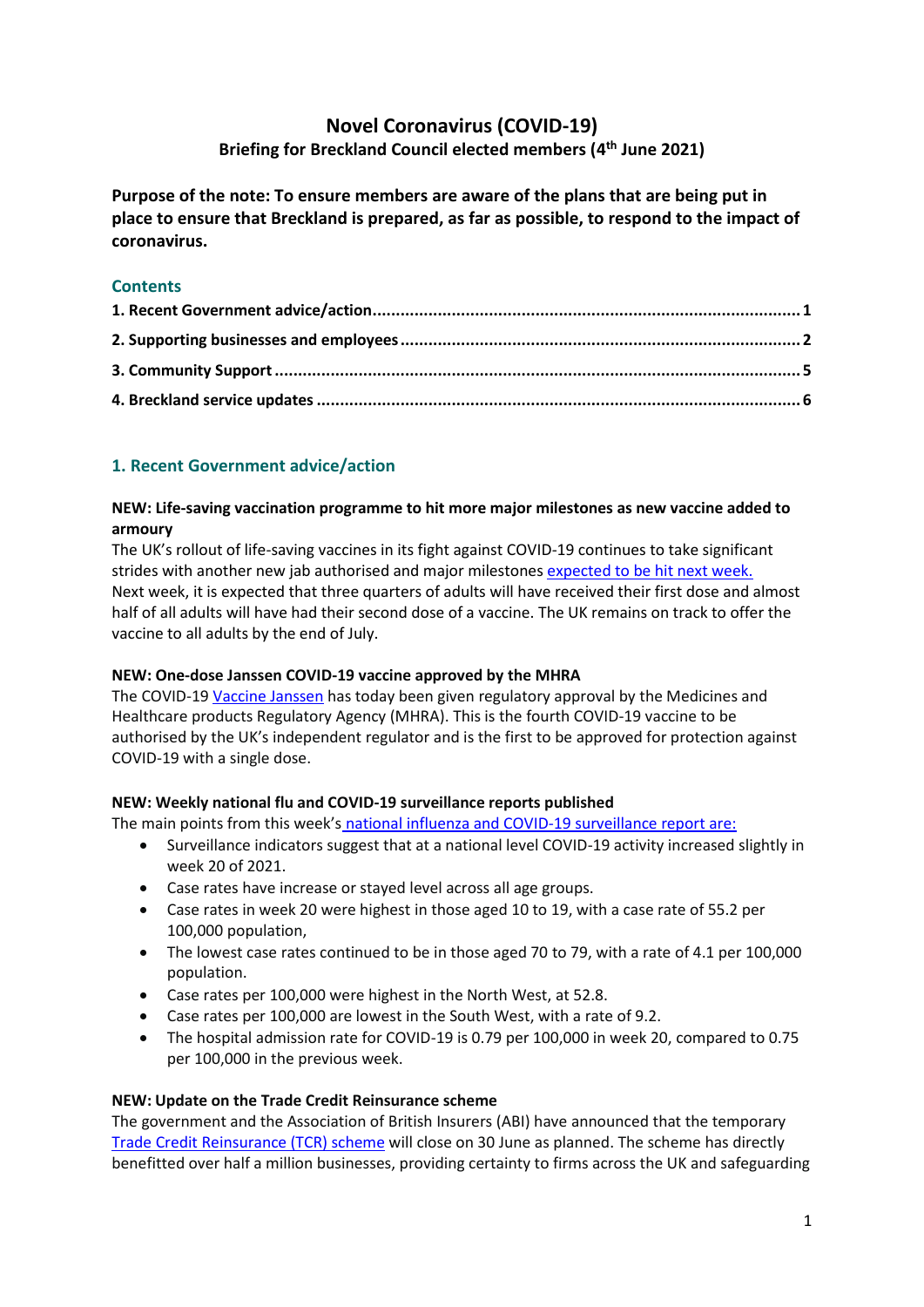jobs. It protected more than £575 billion of business turnover by providing around £210 billion in insurance cover.

#### **NEW: Eddie Gray appointed chair of Antivirals Taskforce**

The UK government has appointed [Eddie Gray as the new chair of the Antivirals Taskforce.](https://www.gov.uk/government/news/eddie-gray-appointed-chair-of-antivirals-taskforce) Mr Gray has extensive experience in the pharmaceuticals industry, and has been involved in the field of antivirals throughout his career for a number of different diseases, including flu.

## <span id="page-1-0"></span>**2. Supporting businesses and employees**

#### **Reminder – if you know a business that needs financial support:**

Please ask them to engage vi[a https://www.breckland.gov.uk/article/15960/Grant-Information](https://www.breckland.gov.uk/article/15960/Grant-Information) - or directly to [regeneration@breckland.gov.uk.](mailto:regeneration@breckland.gov.uk)

We use our single grant application form to match companies to every available national scheme, and our revised discretionary policy should mean that every legitimate Breckland-based business should be eligible for some direct financial support.

We have now issued almost £50m in financial support since the start of the pandemic and want to make sure every business in Breckland that needs help, gets help – so please do flag any known issues to us.

#### **Restart Grants**

We have been able to pay businesses who meet the national eligibility for "Restart" Grants and have issued over £6.5m of grant monies.

The amount of money a business can receive is based on nationally set criteria, which looks at both the type of business they run, and the rateable value of their premises (only businesses in rateable premises are eligible under this scheme, although this does include those in receipt of 100% rate relief):

| Category                            | Eligible businesses include                                                              | <b>Grants Available (based on RV)</b> |           |         |
|-------------------------------------|------------------------------------------------------------------------------------------|---------------------------------------|-----------|---------|
|                                     |                                                                                          | $<$ £15 $k$                           | $£15-51k$ | 51k     |
| Non-essential<br>retail             | Retailers whose products are not necessary to<br>the health and well-being of the public | £2,667                                | £4.000    | £6,000  |
| <b>Hospitality &amp;</b><br>leisure | Hospitality, accommodation, leisure, personal<br>care and gym business                   | £8,000                                | £12,000   | £18,000 |

Businesses who have not previously received support will also be able to engage via our single web form, and we will match against eligibility via: [https://www.breckland.gov.uk/article/16267/Covid-](https://www.breckland.gov.uk/article/16267/Covid-19-Business-Grant)[19-Business-Grant](https://www.breckland.gov.uk/article/16267/Covid-19-Business-Grant)

**The application closing date for the Restart Grant is 30 June 2021.**

#### **Additional Restrictions Grants – Breckland's discretionary policy.**

Based on the gaps left from the LRSG (Closed) policy we continue our complimentary set of support grants using Breckland's discretionary resource. Under this approach, any business can apply if they are ineligible for LRSG (Closed) and struggling.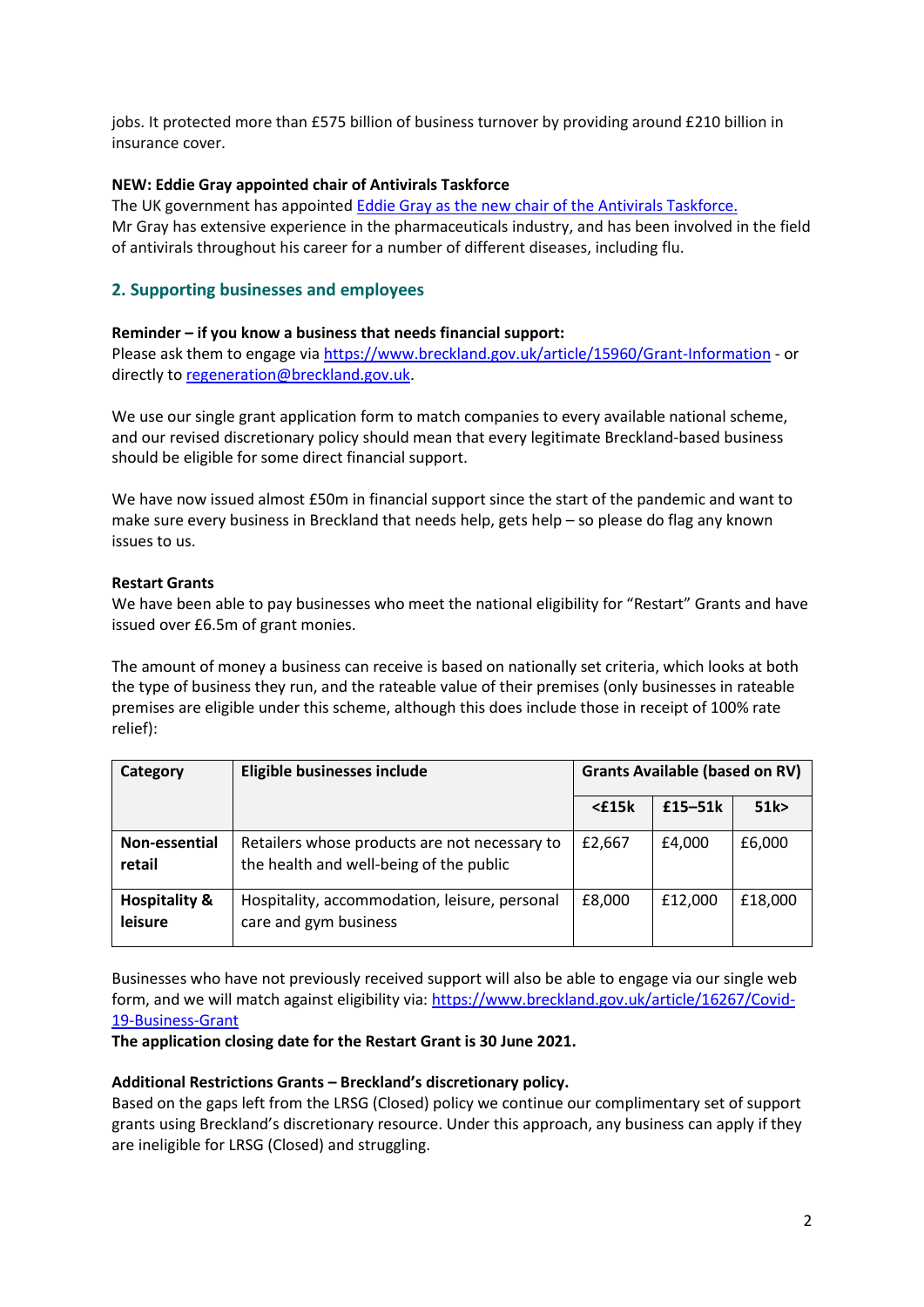We have reviewed our available funding against current applications and have extended this support to provide additional monies to all recipients to cover businesses through to restrictions lifting in the current roadmap. Eligibility and awards are grouped into four categories and are being reviewed under two periods; 5 January - 15 February and 16 February – 12 April.

| <b>DESCRIPTION/BUSINESS CATEGORY</b>                                                                                                   | <b>AWARDS (5 JAN -</b><br>15 FEB) | AWARDS (15 FEB -<br><b>12 APR)</b> |
|----------------------------------------------------------------------------------------------------------------------------------------|-----------------------------------|------------------------------------|
| Businesses with high fixed property costs, who are<br>forced to close (i.e. B&Bs)                                                      | £2,001                            | £2,668                             |
| Businesses with high fixed property costs, who can<br>still open but are struggling (i.e. supply chain,<br>manufacturers)              | £1,500                            | £2,001                             |
| Businesses with low / no fixed property costs, who are<br>forced to close (i.e. regular market traders,<br>hairdressers renting space) | £1,500                            | £2,001                             |
| Businesses with low / no fixed property costs, who<br>can still open but are struggling - (i.e. self-employed,<br>open market traders) | £1.001                            | £1,334                             |

Business can apply direct on our [website.](https://www.breckland.gov.uk/article/16267/Covid-19-Business-Grants) Current awards from Breckland now total over £2.6m, supporting over 1,250 businesses.

## **Spring Back Business Support Programme**

Our "Spring Back" Programme is fully operational to support Breckland businesses who may now access a further £2m of support, our grants schemes are proving popular:

• **Shop Front Improvement Scheme** – investing in the biggest ever "Spring Clean" across the District. Any businesses based in Breckland's primary shopping areas, or any customer facing business, will be able to get financial support for improvements and enhancements to their shop frontage – from a lick of paint through to a replacement frontage.

To date grants have been approved to 13 businesses totalling £25,000 with further applications progressing forward.

• **Covid Safe and Adaptions Grants –** helping businesses shoulder the burden of trading in a Covidsafe way and meet the challenges of serving under restrictions. Grants of up to £5k will be available to invest in safety; or change business practices. From extra PPE and screens, through to a new marquee or outdoor seating.

To date grants have been paid to 27 businesses totalling just over £62,000 with further applications progressing forward.

• **Digital Breckland –** building on the highly successful scheme – Breckland Digital High Streets enabling any Breckland-based business to get support for their digital offer, with grants towards making key digital changes from a new payment system, through to search engine optimisation. To date grants have been paid to 56 businesses totalling just over £130,000 with further applications progressing forward.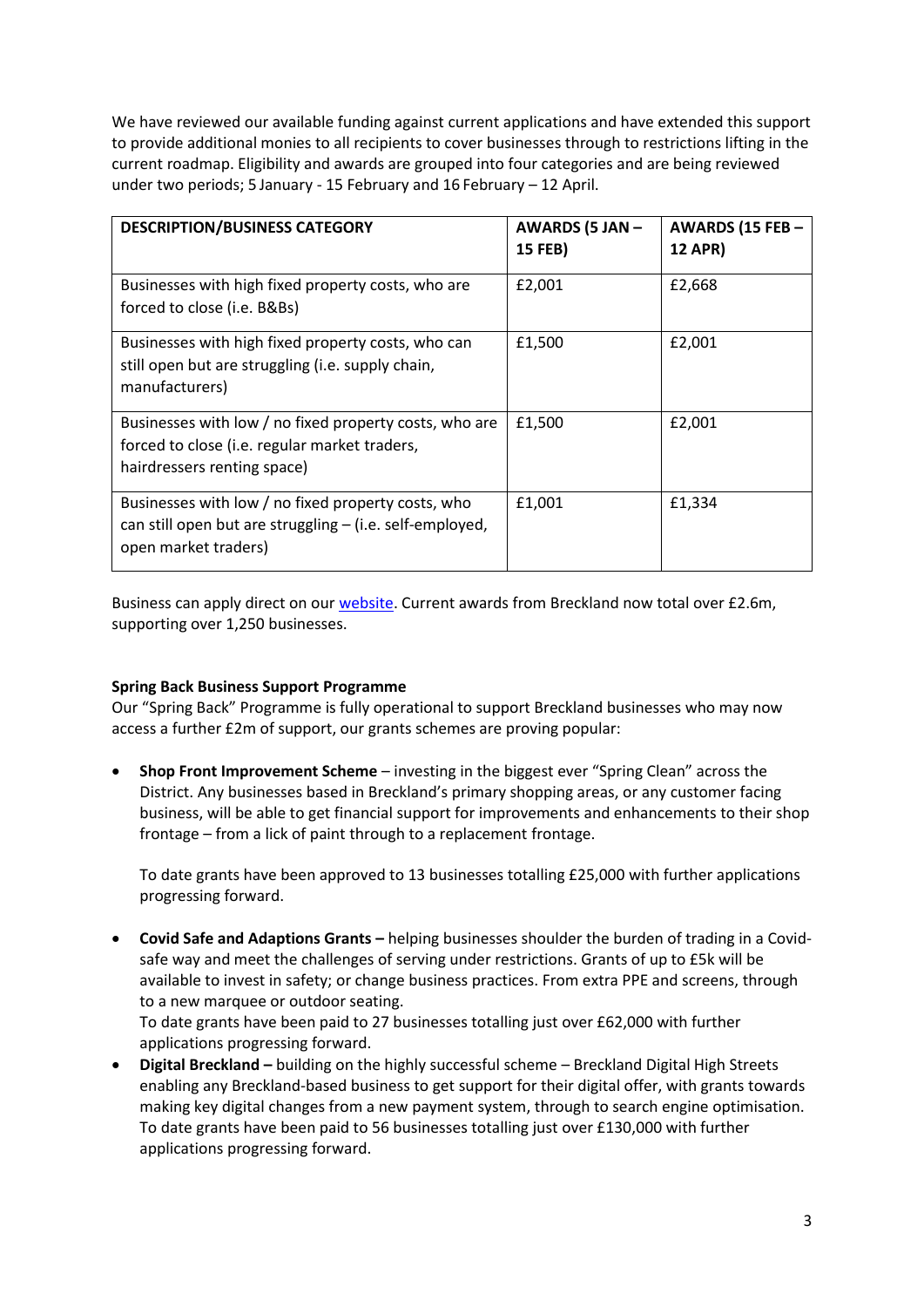• **Expanded enterprise and start-up scheme** – having already created 10 new businesses since Christmas, we are looking to grow the pipeline of new innovative businesses further. With finance and advice for new entrepreneurs looking to start-up locally. Claims of £84,000 received. To date grants have been paid to 14 businesses totalling just over £63,000 with further applications progressing forward.

## **Growth Programme**

#### **Town Delivery Plans – the 'Future Breckland' Project**

- Evidence base is in the first draft for the project, and is expected to be completed at the end of the project.
- Decision on placement of town delivery to be decided by mid-June

#### **Dereham**

- Engagement sessions have been conducted and completed through 'Meet the team' events and dedicated session with key partners, including a walking workshop.
- Wider engagement complete with 100 survey responses to our strategic and local partners.

#### **Thetford Place Branding**

- Engagement phase complete with 1,750 public survey responses (well in excess of 5% of entire Thetford population), 30 1:1 consultation with strategic stakeholders and 100+ other stakeholders engaged through workshops
- Themes identified include the crucial value of the river, forest and brecks landscape and a widespread feeling that Thetford could be on the cusp of great things. But hard messages also relating to capitalising on opportunities, issues around perceived under-investment and community tensions.
- Second phase now well underway which includes development of the brand narrative and brand values which will be fed back to the community via further engagement in a 'test and learn' approach to iterate the new brand.
- Simultaneous work ongoing on events to activate the riverside area this year and beyond, with an emphasis on high quality, authentic town centre event curation – alongside businesses, community and TTC
- Branding itself due to complete in totality in late July/early August, at which point workshops and tutorials will properly embed the values locally.

#### **REMINDER: Advice following easing of restrictions on 17 May**

You should continue to work from home if you can, travel safely, and follow the rules in the Coronavirus Restrictions guidance.

The changes mean that Indoor areas of hospitality venues can reopen for groups of up to 6 people or larger groups consisting of no more than 2 households. This includes:

- restaurants
- pubs
- bars, including those in hotels or members' clubs
- social clubs
- cafes and canteens

Hospitality venues providing alcohol for consumption on the premises, such as pubs and restaurants, will be required to provide table service**.**

Indoor entertainment and visitor attractions can reopen. This includes:

- amusement arcades and adult gaming centres
- bingo halls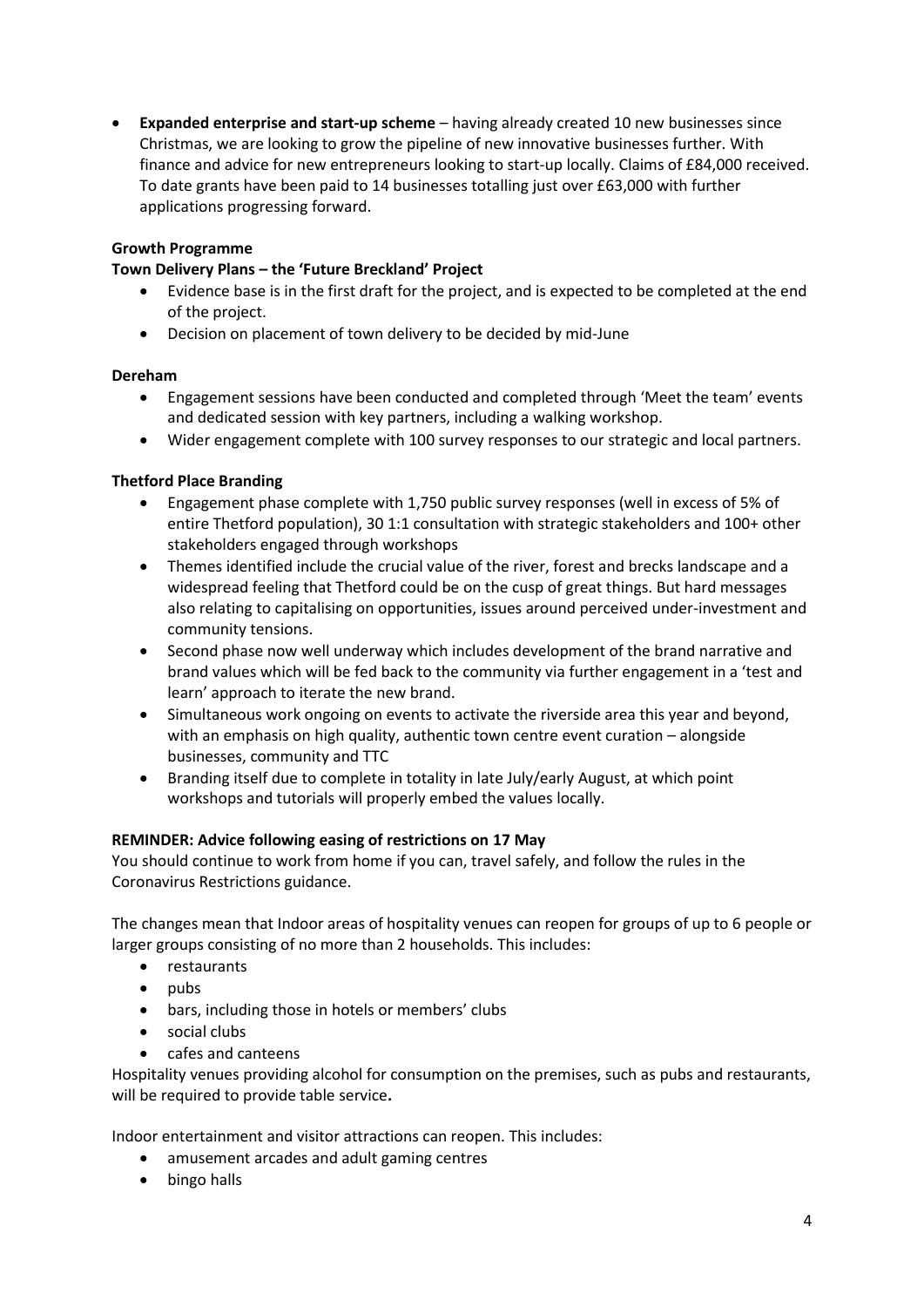- circuses
- bowling alleys
- snooker and pool halls
- museums and galleries
- adventure playgrounds and activities
- escape rooms, paintballing and recreational driving facilities
- play areas (including soft play centres and inflatable parks)
- zoos, safari parks, aquariums and other animal attractions
- stately or historic homes, castles, or other heritage sites
- The following businesses must remain closed:
- nightclubs, dance halls, and discotheques

Extended guidance is available on the [national Government website.](https://www.gov.uk/government/publications/reopening-businesses-and-venues-in-england/reopening-businesses-and-venues)

## <span id="page-4-0"></span>**3. Community Support**

Breckland Council have been passed funding by Mid-Norfolk Primary Care Network to deliver Social Prescribing services on behalf of the following GP Surgeries:

- Theatre Royal Surgery, Dereham
- Orchard Surgery, Dereham
- Toftwood Surgery
- Mattishall Surgery
- Swanton Morley Surgery
- North Elmham Surgery

We are delighted to share that we have now successfully recruited two Social Prescribing Link Workers who join the organisation in June. The role of a Social Prescribing Link Worker is to work with people referred by their GP, community group or similar services, to identify what matters to them and support them to connect with activities to help improve their wellbeing.

Social Prescribing is about making connections, giving people a sense of belonging in their community and helping them find a sense of purpose. This helps them stay physically and mentally well. It is good for people and good for communities.

## **New – Breckland Council sign up for HEAR campaign**

Breckland Council has signed up for the HEAR campaign, which calls on employers to break the silence around domestic abuse and HEAR, help and provide support to their staff on this important issue. By signing the pledge below, our organisation agrees to:

- Provide access to specialist support for your employees
- Make sure your staff get the right training, so they know how to help colleagues
- Not tolerate domestic abuse in any form
- Make sure your workplace is supportive for colleagues who experience domestic abuse
- Review your policies and processes around domestic abuse to make sure they are implemented correctly.

[The campaign is run by the Domestic Abuse and Sexual Violence Group in Norfolk for](https://www.norfolk.gov.uk/what-we-do-and-how-we-work/campaigns/hear-campaign) White [Ribbon Day 2020](https://www.norfolk.gov.uk/what-we-do-and-how-we-work/campaigns/hear-campaign) and beyond.